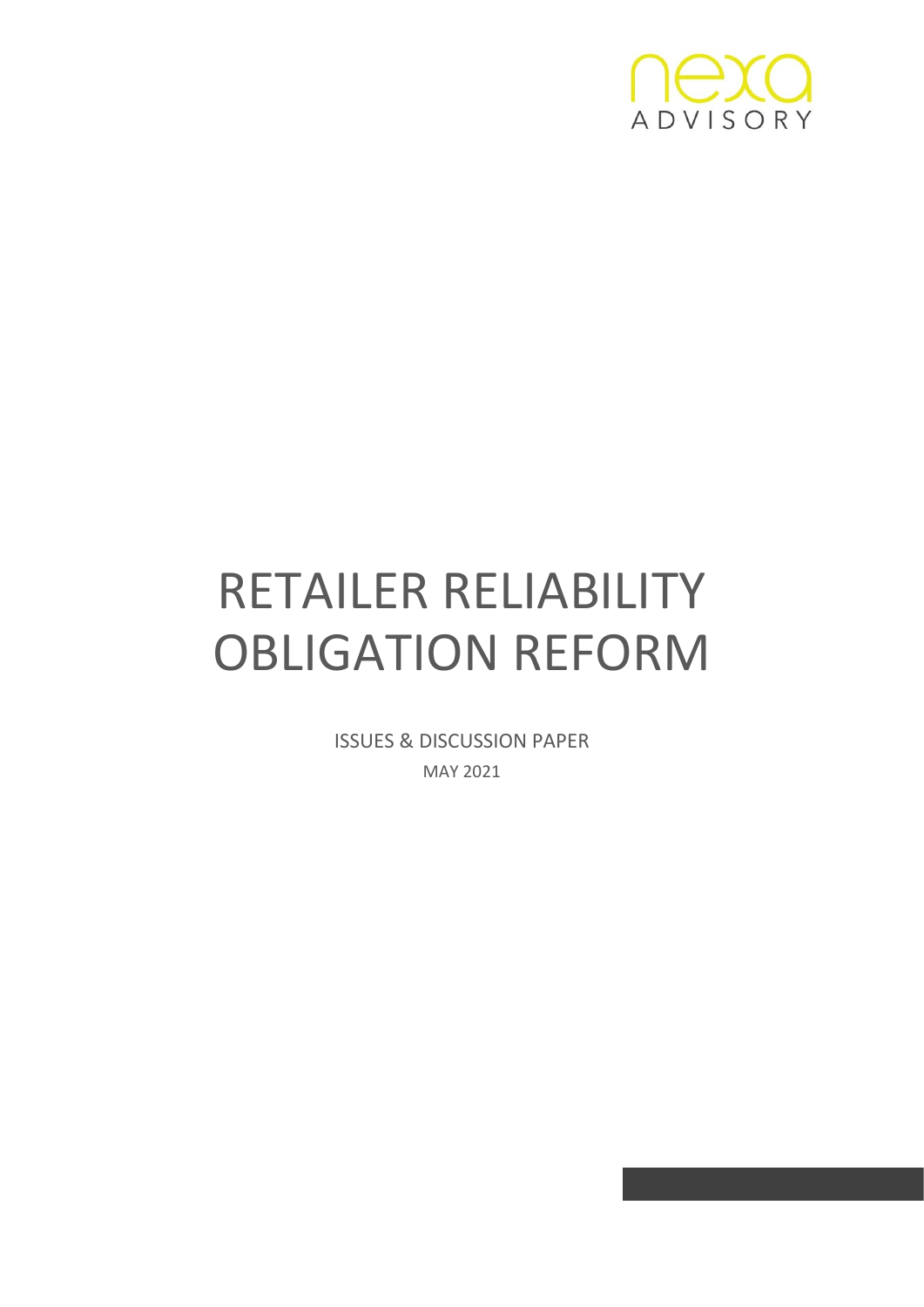

## PREFACE

This paper aims to shed light on the Energy Security Board Post 2025 Market Design Options paper and proposed reforms to Physical Retailer Reliability Obligations. These reforms, if adopted, would ultimately result in an increase in costs to consumers, impose increased barriers to retail competition, increase market concentration and stifle innovation.

#### **DISCLAIMER**

Nexa Advisory disclaims, to the extent permitted by law, all warranties, representations or endorsements, express or implied, with regard to the material including but not limited to, all implied warranties of merchantability, fitness for a particular purpose, or non-infringement.

Nexa Advisory further does not warrant or accept any liability in relation to the quality, operability or accuracy of the material.

Whilst the material is considered to be true and correct at the date of publication, changes in circumstances after the time of publication may impact upon the accuracy of the material. The material may change without notice and Nexa Advisory is not in any way liable for the accuracy of any information printed and stored by a user.

Nexa Advisory takes no responsibility for the accuracy, currency, reliability and correctness of any information included in the material provided by third parties nor for the accuracy, currency, reliability and correctness of links or references to information sources (including Internet sites) outside of Nexa Advisory.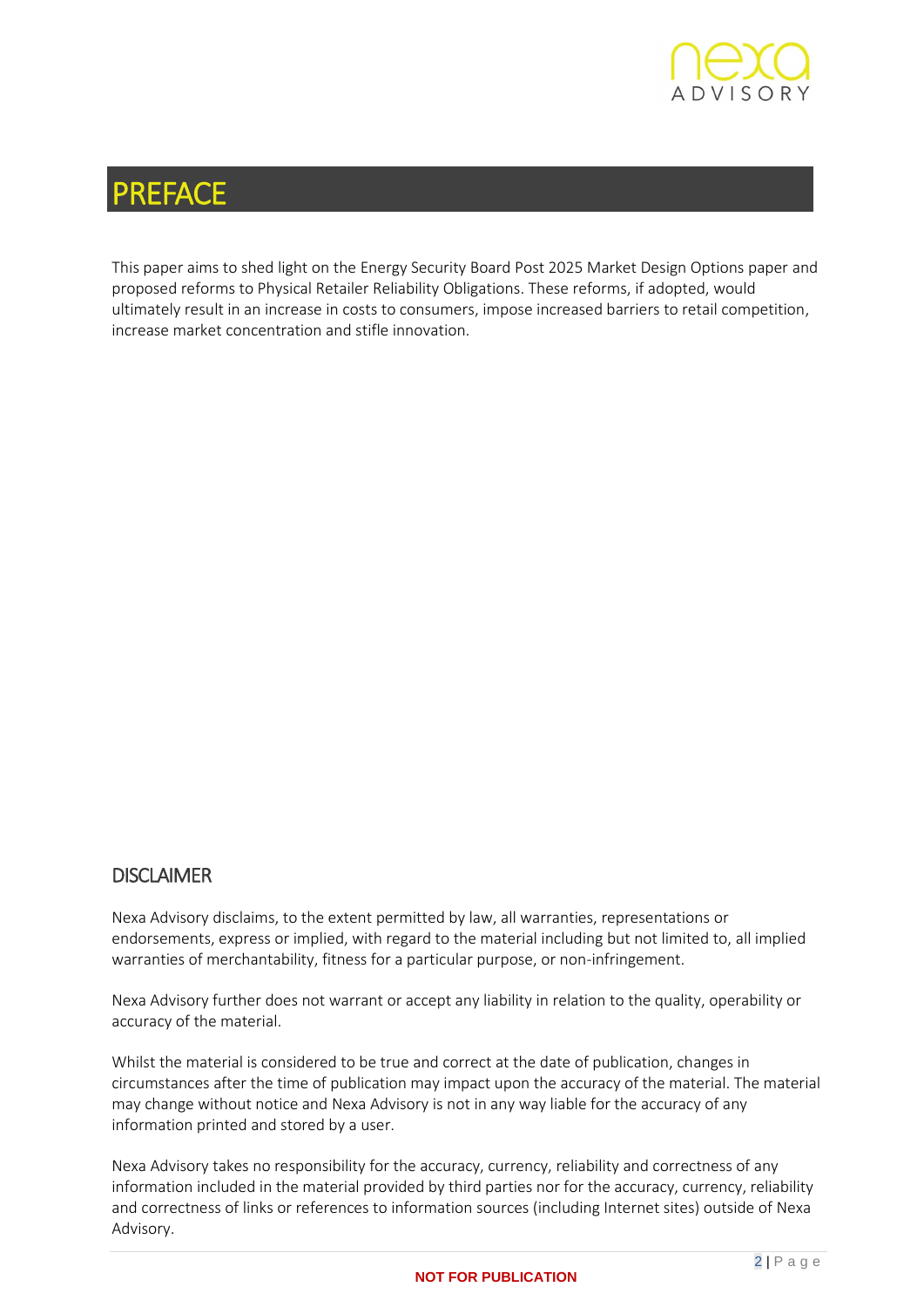

## **CONTENTS**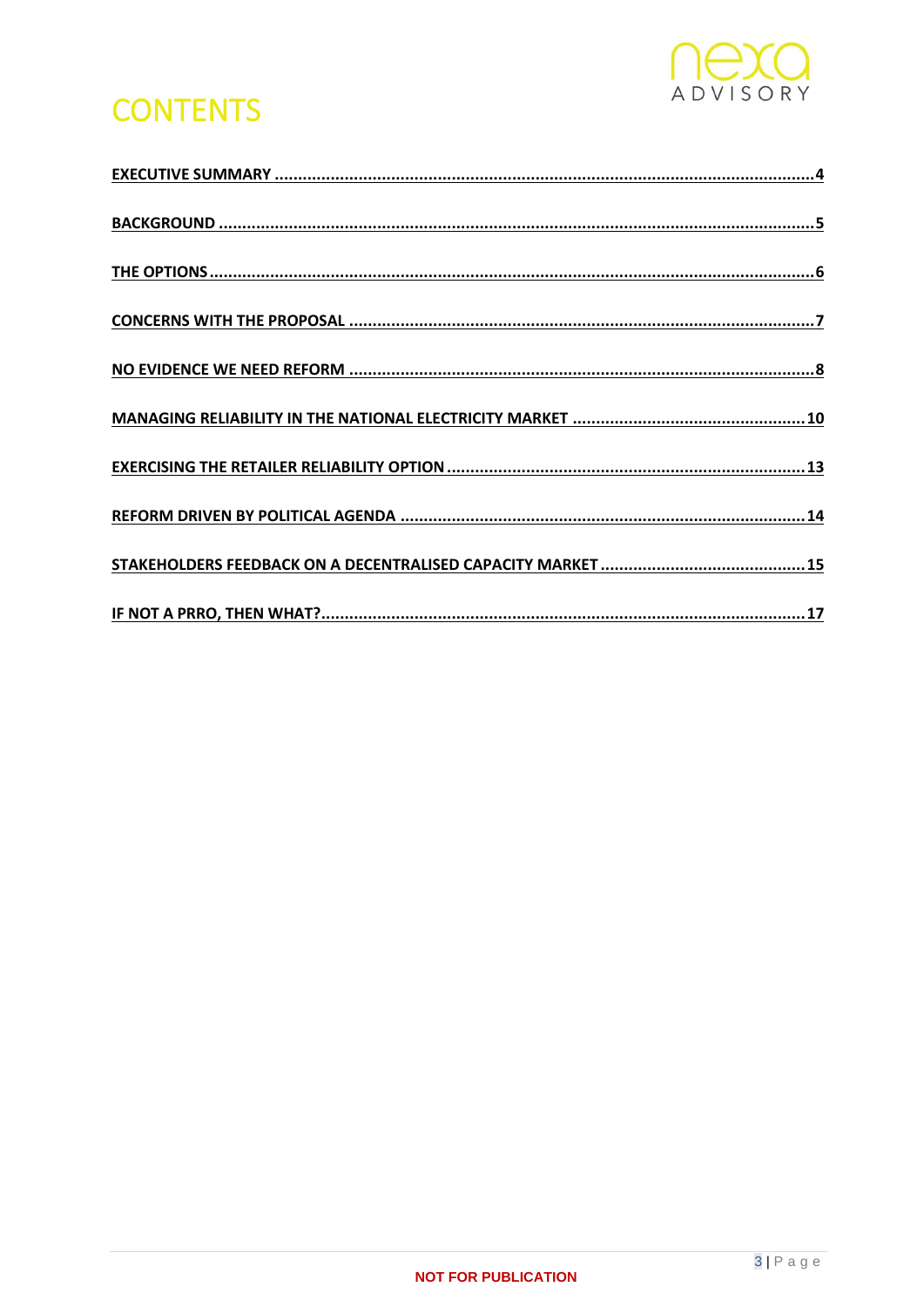

## <span id="page-3-0"></span>EXECUTIVE SUMMARY

The Energy Security Board (ESB) is proposing to introduce a new obligation for retailers to buy and surrender physical generation certificates. In effect, this will force retailers to pay revenue to dispatchable generators, the majority of which are fossil-fuelled powered.

The proposed scheme is referred to as a Physical Retailer Reliability Obligation (PRRO) in the recently released ESB Post 2025 Market Design Options Paper<sup>1</sup> (ESB Options Paper). However, it is clear the proposal intends to replace the existing Retailer Reliability Obligation (RRO) with a decentralised capacity market under the guise of a PRRO.

The ESB argues the scheme would address reliability concerns, despite providing no evidence these concerns aren't already being addressed by the influx of renewables and storage.

In practice, this proposal is only going to result in energy consumers subsidising ageing thermal generators; a virtual tax on electricity aimed at prolonging the operation of coal generators beyond their efficient commercial lifetime. Investors do not see the proposed scheme will deliver new resources, and in fact implementing a complex new market would chill investment. With existing safety nets and new essential system services being implemented by the ESB, the market has and will continue to provide pricing and incentives for capacity and will be well suited to adapt to a rapidly changing environment.

The negative effects of this proposal are expected to fall most heavily on small retailers, harming innovation and slowing the growth of demand flexibility. Further, this proposal is likely to add significant new uncertainty to business cases for new dispatchable capacity, undermining new investment in storage needed to complement renewables. Not only will this be costly for energy consumers, but it will make meeting state environmental targets more difficult and costly and detract from long-term climate ambitions in Australia.

The key challenges presented by the transition to a low carbon power system can be addressed through a number of processes already in place or underway. The ESB and Australian Energy Market Commission (AEMC) are exploring and designing new markets for essential system services, such as system strength and inertia, which will be required as thermal generators retire. This will reward new technologies like batteries, which are able to provide fast frequency response and other valuable services. Therefore, we strongly urge Energy Ministers to oppose the introduction of a PRRO as proposed by the ESB.

<sup>1</sup> [1619564199-part-a-p2025-march-paper-esb-final-for-publication-30-april-2021.pdf \(aemc.gov.au\)](https://esb-post2025-market-design.aemc.gov.au/32572/1619564199-part-a-p2025-march-paper-esb-final-for-publication-30-april-2021.pdf)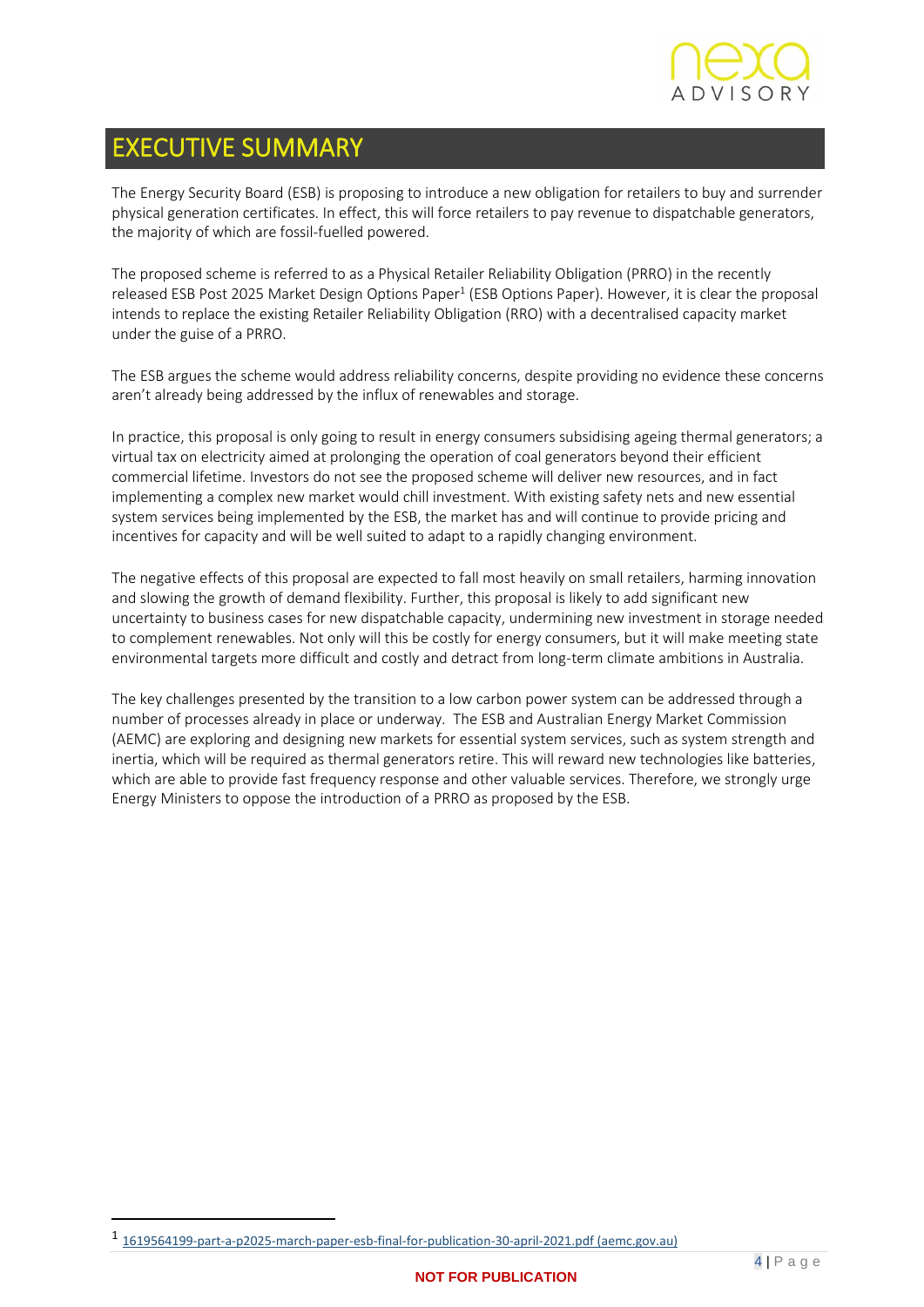

## <span id="page-4-0"></span>BACKGROUND

The National Electricity Market (NEM) is undergoing a fundamental transition, driven by rapid technological change as we move to a lower emissions electricity system.

Up to 50GW of new large-scale variable renewable generation and 24GW of distributed PV is forecast to come online by 2040. This large influx of intermittent renewables along with recent and upcoming closures of thermal generators means we need to take extra measures to ensure the reliability of electricity supply.

Firstly, we need to make sure we have enough supply to meet demand, which is referred to as the Resource Adequacy Mechanism (RAM) under the ESB Options Paper<sup>2</sup>. This includes having enough electricity generated in any given moment to supply the needs of customers, which requires enough capacity in the system to ensure this real-time balance can continue to be met all year round, through changes in weather, climate and power system conditions.

This capacity has historically been provided by a large fleet of inflexible coal-fired power stations plus a fleet of flexible peaking generation (including gas and hydro plant). However, as these aged assets are reaching their end of life, continuing to rely on them is no longer physically, economically or environmentally adequate. As such, we will need market signals that will encourage new generation and firming technologies to come into the market to replace traditional firm sources as they exit the market (due to either technical or commercial factors). PRRO is not an effective RAM that will achieve this.

Secondly, Federal and State Government need confidence in the security of supply to ensure the lights stay on. The power system will be in various stages of flux as coal-fired power stations become less reliable as they near the end of their technical life and retire, offset by more investment in renewables, storage and demand response. The challenge for the ESB and industry is identifying solutions to provide government with a comfortable level of certainty, while avoiding options that compromise efficiency and add costs to consumers.

<sup>2</sup> [1619564199-part-a-p2025-march-paper-esb-final-for-publication-30-april-2021.pdf \(aemc.gov.au\)](https://esb-post2025-market-design.aemc.gov.au/32572/1619564199-part-a-p2025-march-paper-esb-final-for-publication-30-april-2021.pdf)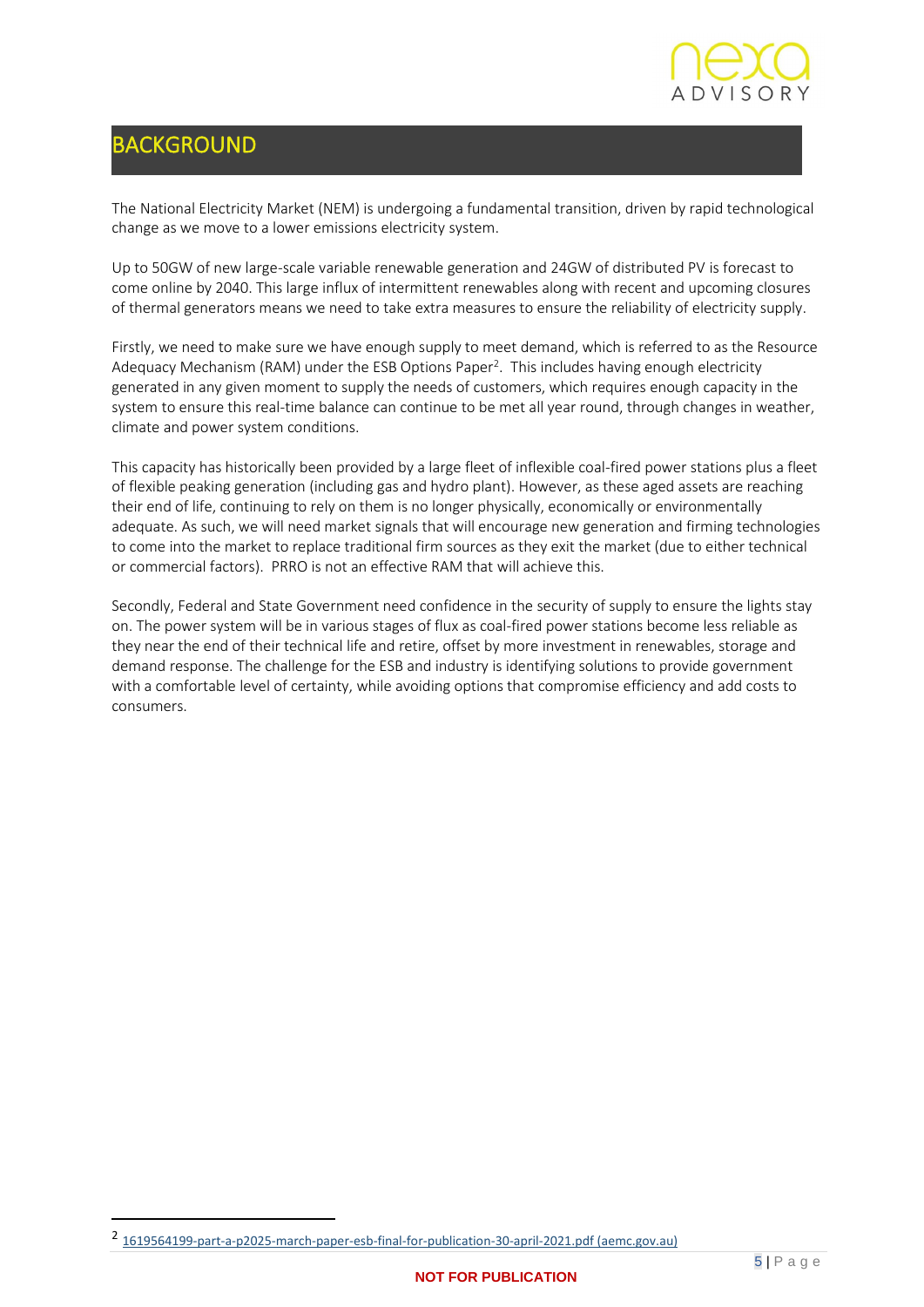

### <span id="page-5-0"></span>THE OPTIONS

The ESB has been tasked to look at more stringent reliability measures to maintain reliability across the NEM.

It has focused on two options for a modified Retailer Reliability Obligation (RRO):

- a small but qualitatively significant design by removing the T-3 trigger; and
- a more significant proposal to replace the RRO with a decentralised capacity market or 'Physical Retailer Reliability Obligation' (PRRO) as referred to by the ESB.

A PRRO would likely require electricity retailers to buy and surrender certificates from generators with a specified level of dispatchability and contract firmness for times of the year when reliability is a concern. This would most likely be for expected peak days in summer.

In practice, the likely outcome would be requiring the retailers that don't have large generators to buy certificates from the coal generators that dominate the market. The ESB says without the change, the closure of coal generators will be unpredictable or disorderly, creating price shocks and reliability risks.

The ESB has also recommended a Status Quo option that is coupled with the Essential Security Services (ESS) workstream recommendations. This basically recognises that the existing Retailer Reliability Obligation with the proposed system strength and frequency service rule changes that are currently underway is more than adequate to address future security concerns.

As a result, more emphasis needs to be put on conducting a proper cost-benefit analysis of the options to support one over another. It is critical this is completed before recommendations are made to Ministers.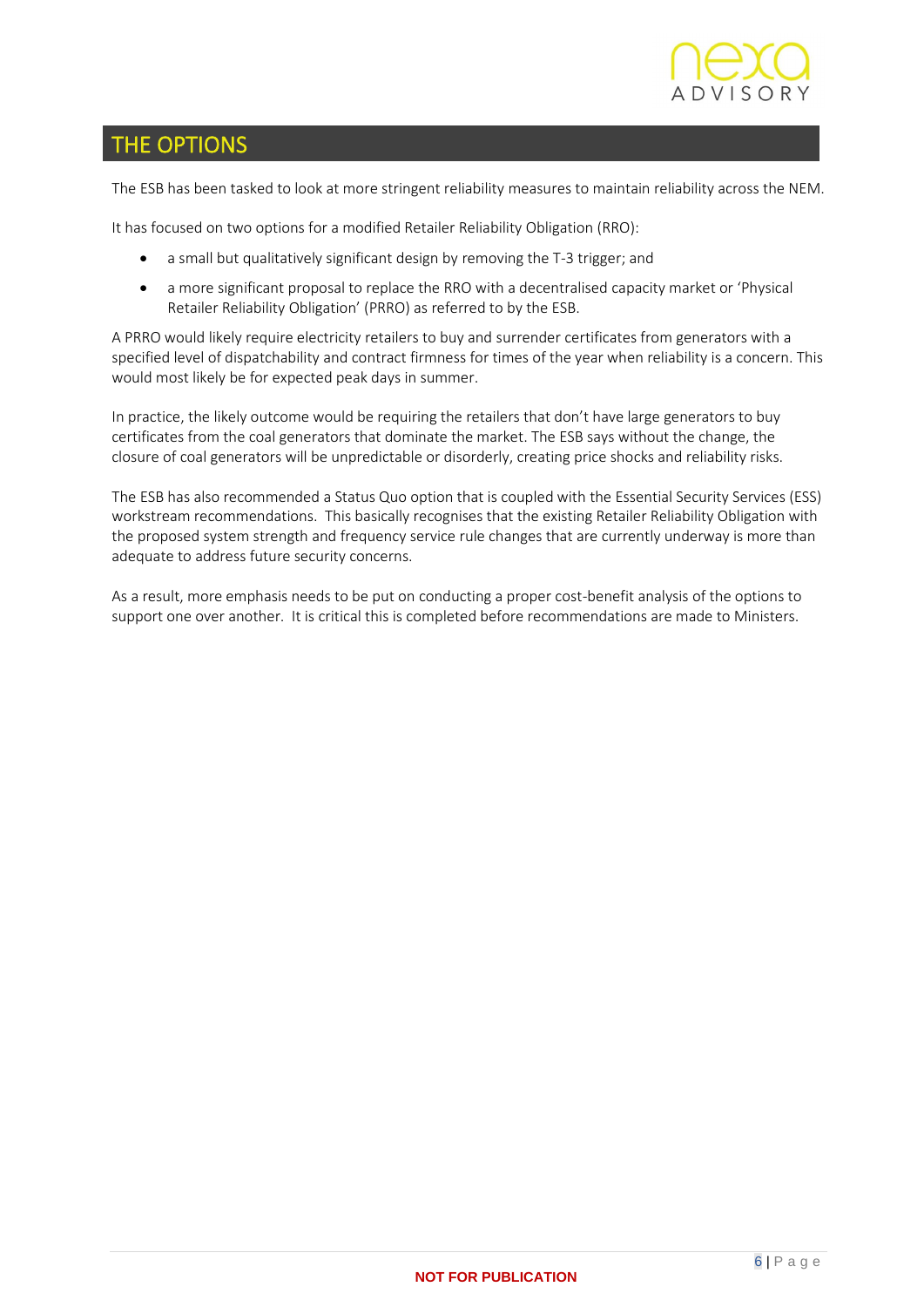

## <span id="page-6-0"></span>CONCERNS WITH THE PROPOSAL

There are several concerns with the proposed modifications to the RRO. Even the ESB concedes the recommendation comes with considerable risks, noting in their paper that it would:

- add costs to consumer bills
- impose increased barriers to retail competition and product innovation
- lead to possible overcompensation of existing coal and gas generators and reduce liquidity in financial markets.

As electricity retailers would face a new requirement to buy these certificates, they would need to pass on the cost of these certificates to consumers, no matter how much energy that household or business actually used and even if the consumer is engaging in demand response. This would ultimately increase electricity prices for energy consumers.

The PRRO would also increase market concentration and stifle innovation. The market is currently dominated by three large 'gentailers' - AGL, EnergyAustralia and Origin Energy – which own both generators and the retail companies that sell electricity. The PRRO would disadvantage smaller electricity retailers, which in many cases would be forced to buy certificates from generators owned by their competitors. These small retailers are often the ones driving innovation in the market and working to incorporate new technologies like electric vehicles and smart homes. By undermining innovative retailers, we are risking price increases for consumers and an underdevelopment of demand flexibility.

The PRRO, as proposed, implies a fixed cost or payment to the aging and increasingly unreliable coal fleet. This results in a revenue source enabling these coal plants to remain open even when cheaper renewable energy makes them unprofitable. Australia's gentailers are heavily invested in these coal power stations. The proposed change would further concentrate their market power while propping up coal.

All in all, this represents a significant, highly complex new mechanism that would be introduced over the top of the existing arrangements. Critically, there is no reason to believe that the PRRO will deliver higher levels of investment or reliability. Conversely, it will create new sources of uncertainty which will chill new investment cases in flexible, modern solutions. This has been seen historically during reviews of the Renewable Energy Target, where investors pause to understand the new risks.

The PRRO would therefore lock in increasingly unreliable, ageing coal assets, stall new investment in new renewable energy storage, such as batteries and pumped hydro, and increase market concentration. This increases consumers' exposure to plant failures, with no replacement capacity available.

More importantly, there is no evidence the PRRO will support the National Electricity Objective through improved consumer outcomes.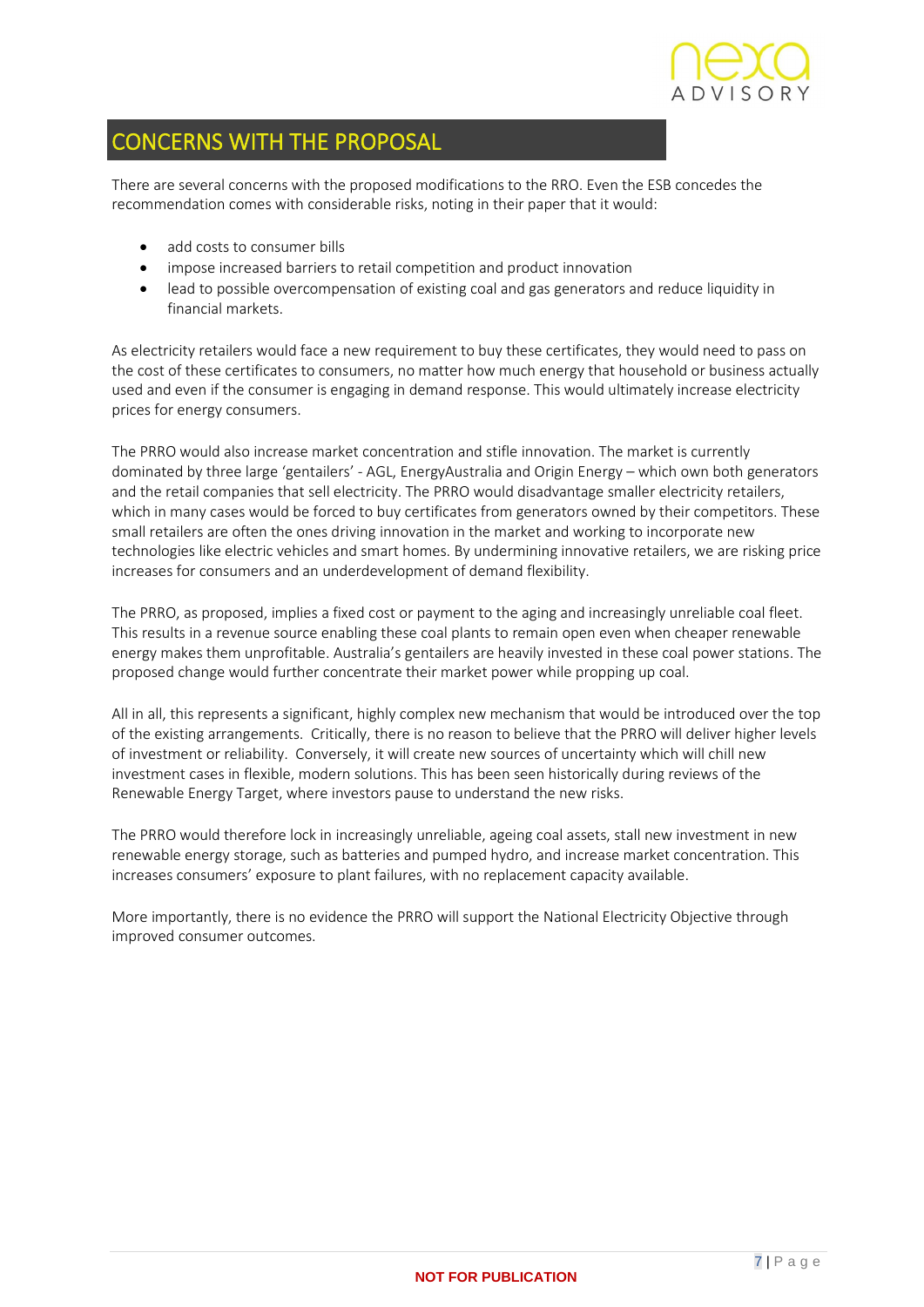

## <span id="page-7-0"></span>NO EVIDENCE WE NEED REFORM

I

There is no evidence to suggest security above and beyond the existing measures is required to manage reliability in the NEM. Despite persistent concerns, reliability and resource adequacy do not appear to be imminent challenges.

History has shown even when there are forecasts of reliability challenges, the market is able to respond and address these risks. As highlighted in the 2018 Energy Statement of Opportunities (ESOO), AEMO forecast a breach of the Reliability Standard in Victoria from FY 2021/22 and a breach of the Interim Reliability Measure (IRM) in Victoria over the 10-year ESOO period.



Figure 2 Forecast USE outcomes - Neutral demand, only existing and committed projects

Today, the Medium-Term Projected Assessment of System Adequacy (PASA) indicates no breach of the Reliability Standard or IRM over the next two years in any region. The 2020 ESOO Update indicates no breach of the Reliability Standard in Victoria until 2028/29.

So, what's changed? Many renewable energy projects that were yet to be committed less than three years ago have now been constructed and commissioned. The reality is investment in renewable projects has been progressing rapidly and, in some jurisdictions, exceeding the expectations.<sup>3</sup>

There is no evidence to suggest the industry will fail to deliver. There is a long and strong list of advanced projects on AEMO's Generation Page<sup>4</sup>. Some projects are expected to be generating before 2025, including the 300MW Tallawarra B hydrogen/gas fired power plant proposed in Wollongong in New South Wales, and even more projects are getting ready to come online over the next decade.

Unlike Wallerawang, Northern and Hazelwood power stations, which retired more than 3000 MW of scheduled generation in quick succession with little notice, today's generators must give 3.5 years' notice of intent to retire a service. This allows the industry sufficient time to respond by providing new supply or demand side capacity.

Figure 2: Forecast Unserved Energy outcomes from 2018

<sup>&</sup>lt;sup>3</sup> The Clean Energy Council project tracker notes there are (as of 25 May 2021) 98 large scale renewable energy projects and 21 large scale battery storage projects in construction, accounting for 11,761MW, 13,502 jobs and over \$19.6B in capital investment. See:<https://www.cleanenergycouncil.org.au/resources/project-tracker>

<sup>4</sup> **AEMO** | Generation information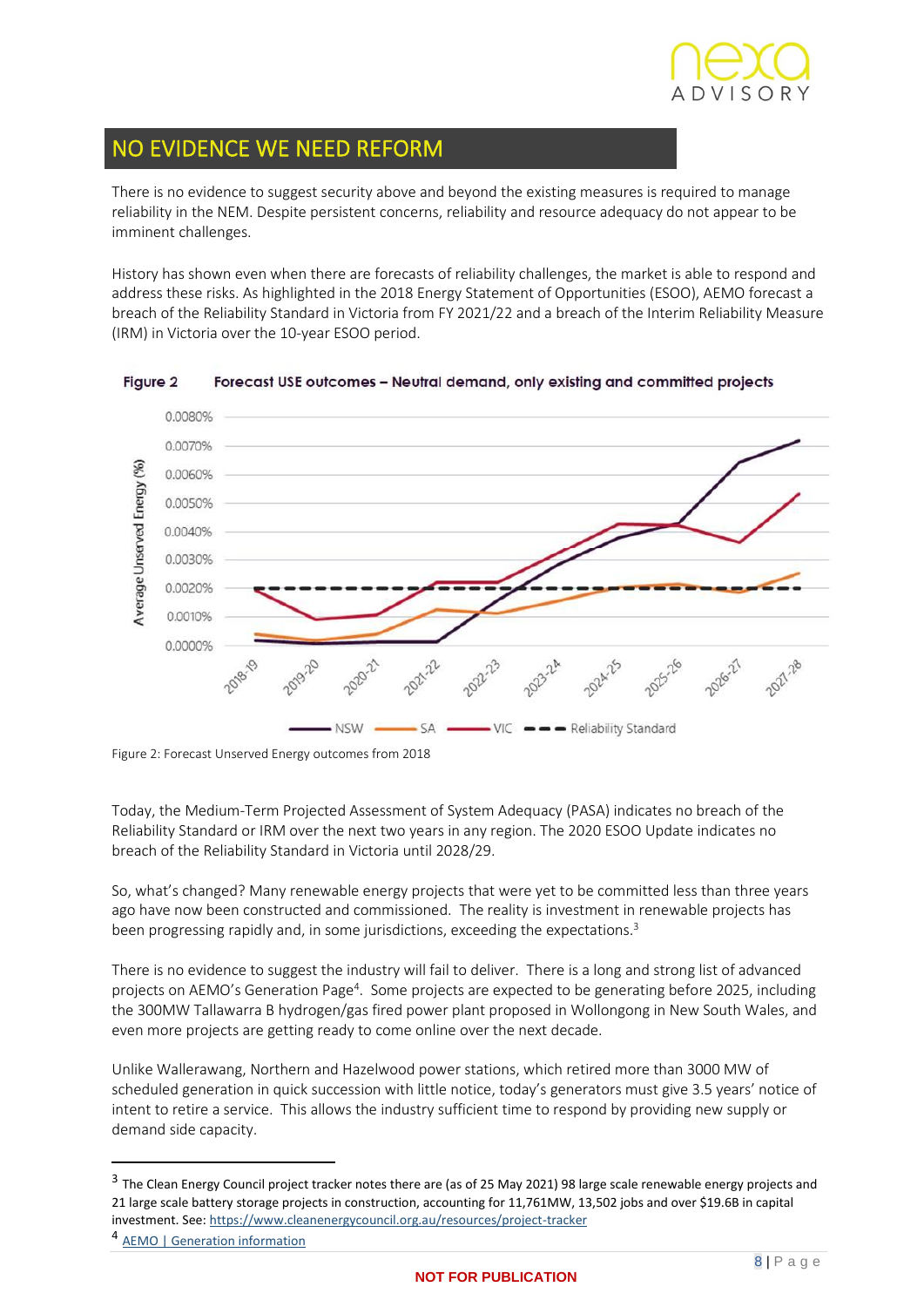



Figure 3: Medium Term Projected Assessment of System Adequacy Forecasts of Unserved Energy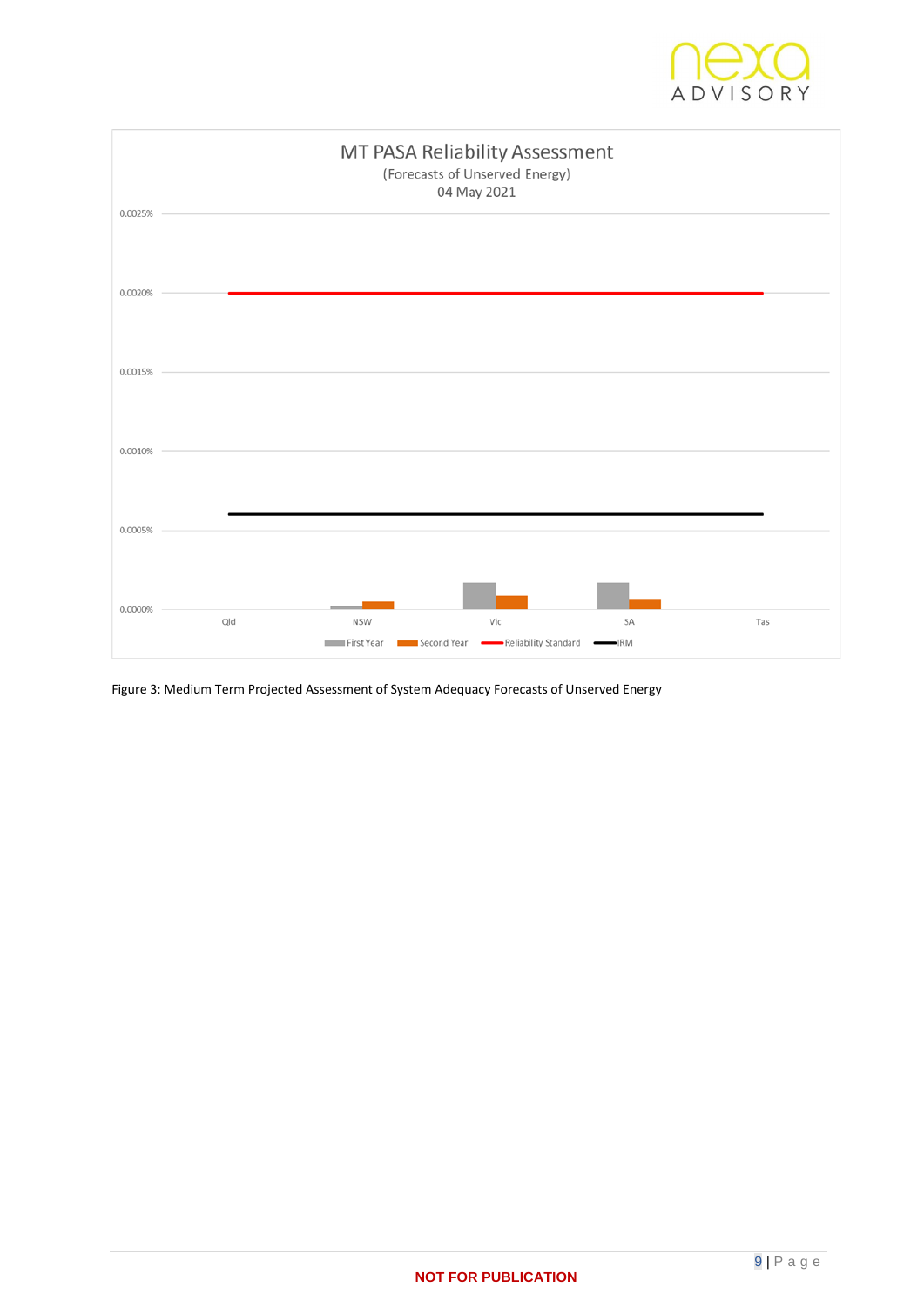

## <span id="page-9-0"></span>MANAGING RELIABILITY IN THE NATIONAL ELECTRICITY MARKET

The NEM already has a comprehensive set of mechanisms in place to manage reliability through strong market incentives and a combination of safety nets.

The market incentives relate to the wholesale price for electricity and the associated contract market, and the safety nets include the current RRO and the Reliability and Emergency Reserve Trader (RERT).

The combination of a market-based approach with safety nets should provide confidence that the lights will stay on, and consumers will benefit from efficient investment.

In addition to the comprehensive existing frameworks, there is no evidence these frameworks do not work. Our best forecasts suggest we will achieve our reliability targets.

#### MARKET INCENTIVES

#### Wholesale market

The NEM has a wholesale price which moves within a broad range. This wholesale price provides a strong signal to generators to provide electricity in peak periods and encourages consumers to use electricity outside of peak periods when possible.

The strong financial incentives associated with our wholesale price play a key role in keeping the lights on in the short term by balancing supply and demand. The introduction of five-minute settlement, which is set to commence in October 2021, will strengthen this financial incentive, and support new, dispatchable capacity.

The changing nature of the power system is reflected in the wholesale price. As more renewables enter the system, the prices fall in sunny and windy periods, and rise as sun and wind lower. This signals the value of firm resources which are technology neutral, that are able to earn in these higher priced periods.

It has been shown that the dispatchability/firming premium in South Australia has significantly grown with the influx of renewable generation (see figure on the following page). These market incentives also help manage minimum demand and negative spot prices.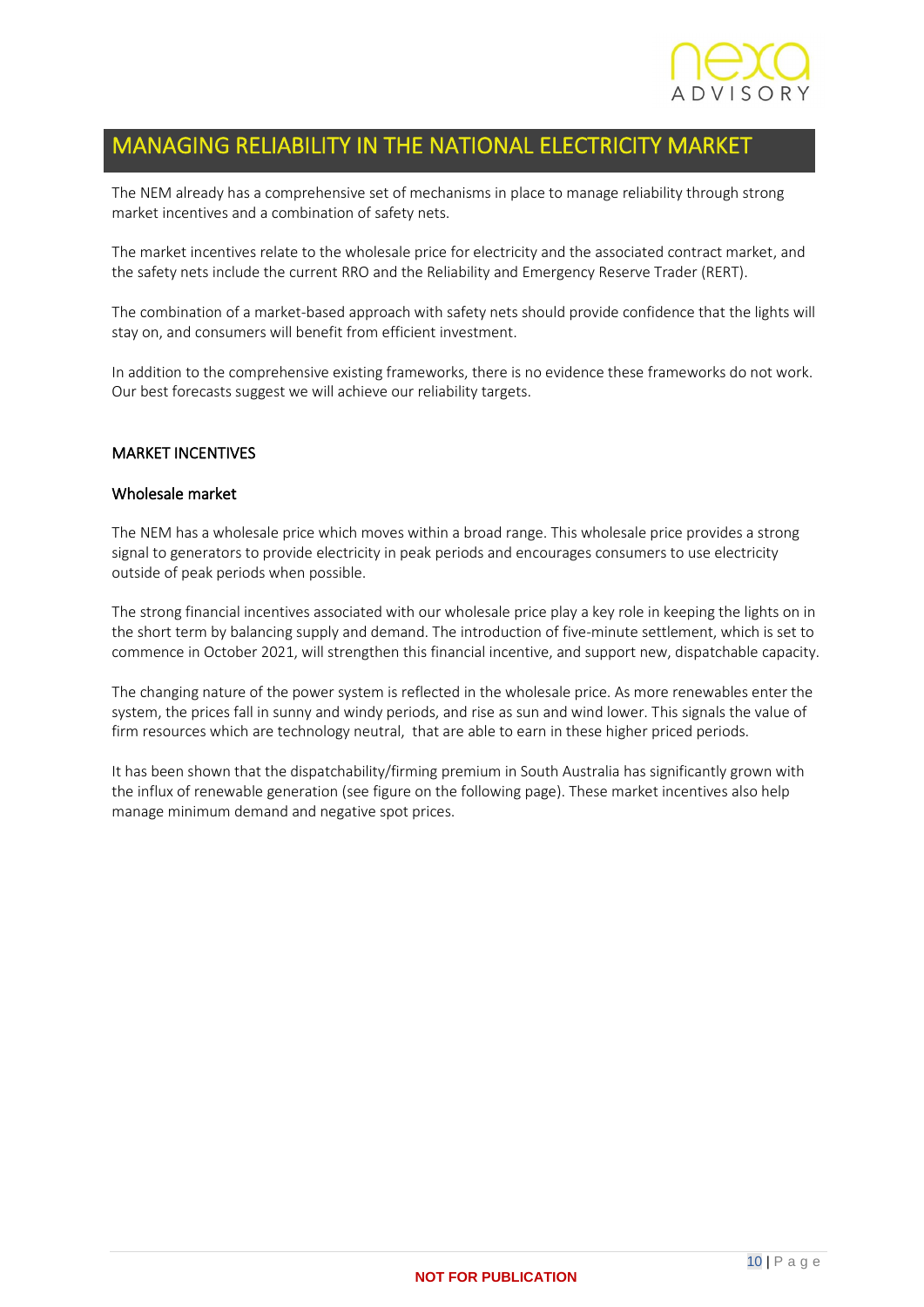

#### Contract market

A contract market exists to help market participants manage their exposure to the wholesale market. To manage their exposure to the spot market, participants typically seek to enter contracts which convert uncertain future spot prices into more certain wholesale prices.

In the longer term, the contract market supports reliability by facilitating efficient generation investment and retirement decisions. It does this through two mechanisms by:

- providing information on expected future market prices; and
- providing a mechanism through which new generation can be financed.

These financial products provide incentives for dispatchable capacity to remain online and available to generate.

The contract market evolves as the market changes. For example, participants are entering into 'super-peak' contracts, that show the market value of firm resources<sup>6</sup>. Additionally, new products are being developed on the basis of the value provided by storage<sup>7</sup>.

Both the contract market and the wholesale market are changing to place greater incentives on firm capacity, supporting new investments in storage and demand response. Initiatives in place to support this include:

• increased wholesale prices in the morning and evening encouraging dispatchable capacity and providing a financial incentive for peaking plant to remain available

<sup>5</sup> Rai, A., Nunn, O., 2020. *Is there a value for "dispatchability" in the NEM? Yes\**, The Electricity Journal, vol 33, no. 2, p. 7.

<sup>6</sup> <https://www.afr.com/companies/energy/snowy-super-peak-contract-to-fill-solar-downtime-20200409-p54in7>

<sup>7</sup> <https://www.afr.com/companies/energy/hydro-macquarie-shell-in-game-changer-storage-deal-20210119-p56vby>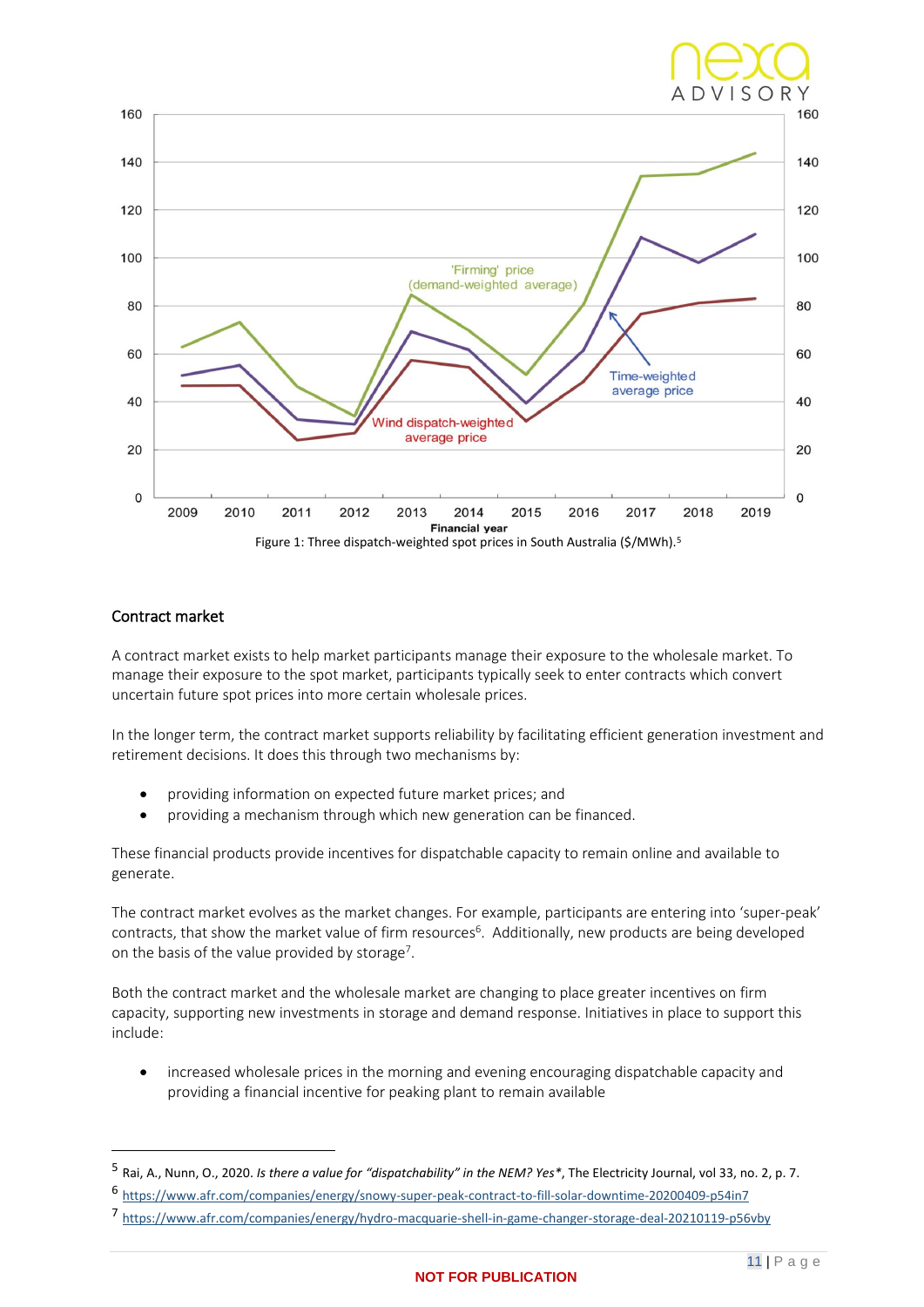

\$300 cap product, a listed and tradable product, where generators can earn revenue for protecting counterparties against high prices. Because it is available on the ASX, it also avoids the constraints of having to deal directly with (un)willing counterparties

These initiatives have been available for nearly 25 years, signalling the need for and delivering capacity as peak demand grew rapidly in the 2000's.

#### SAFETY NETS

The NEM has two major safety nets to make sure the lights do not go out: The Reliability and Emergency Reserve Trader (RERT) and Retailer Reliability Obligation (RRO).

In the tumultuous period following the retirement of the Hazelwood Power Station, the RERT was strengthened and the RRO was introduced, both intended to support the reliability of the NEM as future generators retire and more renewables come online.

#### Reliability and Emergency Reserve Trader (RERT)

The RERT is a mechanism which allows the Australian Energy Market Operator to contract additional capacity (reserves) not otherwise available in the market when reserve shortfalls are projected. This gives AEMO greater certainty it will have the resources available to manage potential shortfalls. The RERT has also supported the development of demand response resources.

#### Current Retailer Reliability Obligation (RRO)

The RRO started on 1 July 2019. It was designed to support reliability in the National Electricity Market (NEM) by incentivising retailers and some large energy users to contract or invest in dispatchable and 'on demand' resources. It is important to note that the Council of Australian Governments Energy Council agreed to implement the RRO to help manage the risk of declining reliability<sup>8</sup>.

On 4 June 2019, the Council unanimously agreed to amendments to the National Electricity Rules needed to implement the RRO by 1 July 2019.

<sup>8</sup> [https://energyministers.gov.au/sites/prod.energycouncil/files/publications/documents/RRO%20Bulletin%20-](https://energyministers.gov.au/sites/prod.energycouncil/files/publications/documents/RRO%20Bulletin%20-%2020190701.pdf) [%2020190701.pdf](https://energyministers.gov.au/sites/prod.energycouncil/files/publications/documents/RRO%20Bulletin%20-%2020190701.pdf)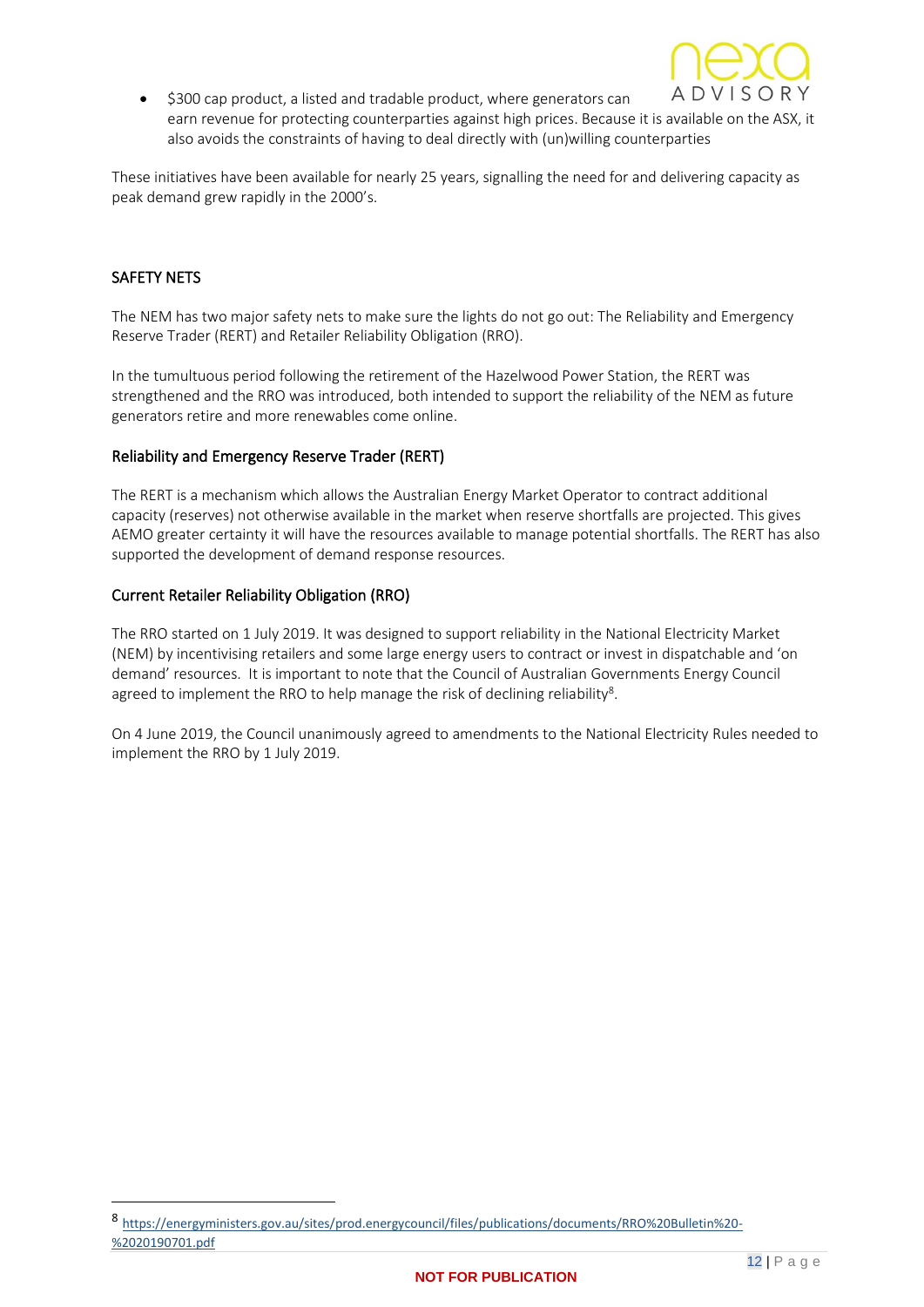

### <span id="page-12-0"></span>EXERCISING THE RETAILER RELIABILITY OPTION

The current RRO remains untested to date.

Despite being triggered by Ministerial fiat in South Australia for quarter one of 2022, 2023 and 2024, and in NSW for Jan-Feb 2024 under the Interim Reliability Measure, it is notable that:

- The RRO has never been triggered under its actual design, based on the actual Reliability Standard as set by the AEMC Reliability Panel .
- The RRO has never been observed in operation, to judge its necessity, effectiveness or (unintended) consequences.

It is not clear the RRO is required in any form, let alone be modified from its current design. This is evident in the most recent release of the ESOO. Refer to graph below.



Figure 30 Reliability impact of actionable ISP projects

Figure 4: Reliability impact of actionable ISP projects, 2020 Energy Statement of Opportunities (Page 65)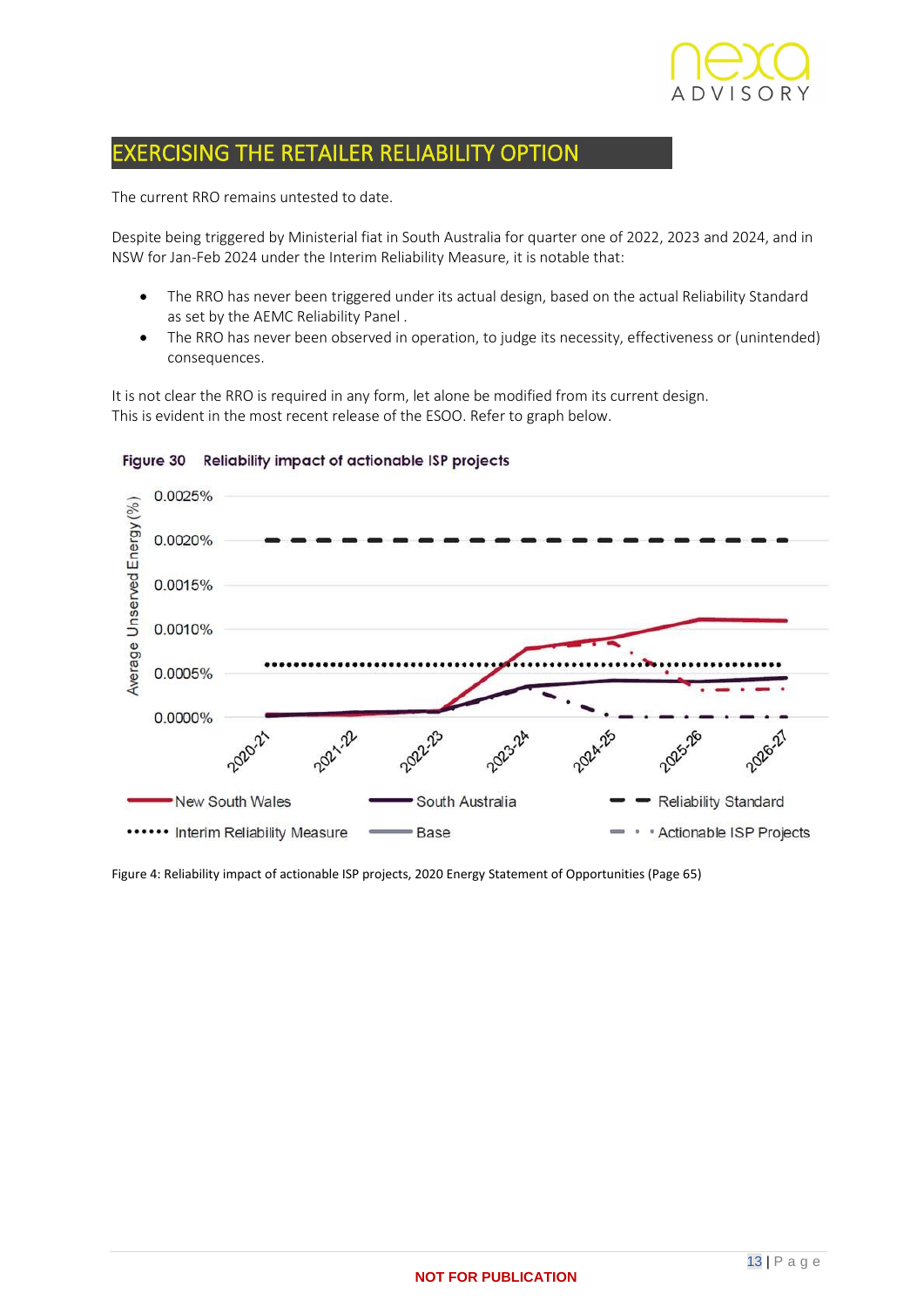

## <span id="page-13-0"></span>REFORM DRIVEN BY POLITICAL AGENDA

Political intervention is undeniably a key challenge. The increased willingness of both the Federal and State Government to intervene in the market creates challenges for market participants and investors.

However, it is a misnomer to think the PRRO is going to break this cycle. The state governments are driven to intervene in the market because of a lack of federal leadership on climate change, not reliability. The federal government uses the state policies as justification for its preferred polices, which delay the retirement of coal-fired power stations and in turn harm the states' ability to achieve their climate goals.

This vicious cycle will not be broken through a, complex and expensive, policy that is unlikely to provide an adequate additional investment signal to the market for new green generation sources.

More importantly, this policy if introduced, will have significant adverse price impacts on consumers due to the fixed cost that will be passed through on consumer bills.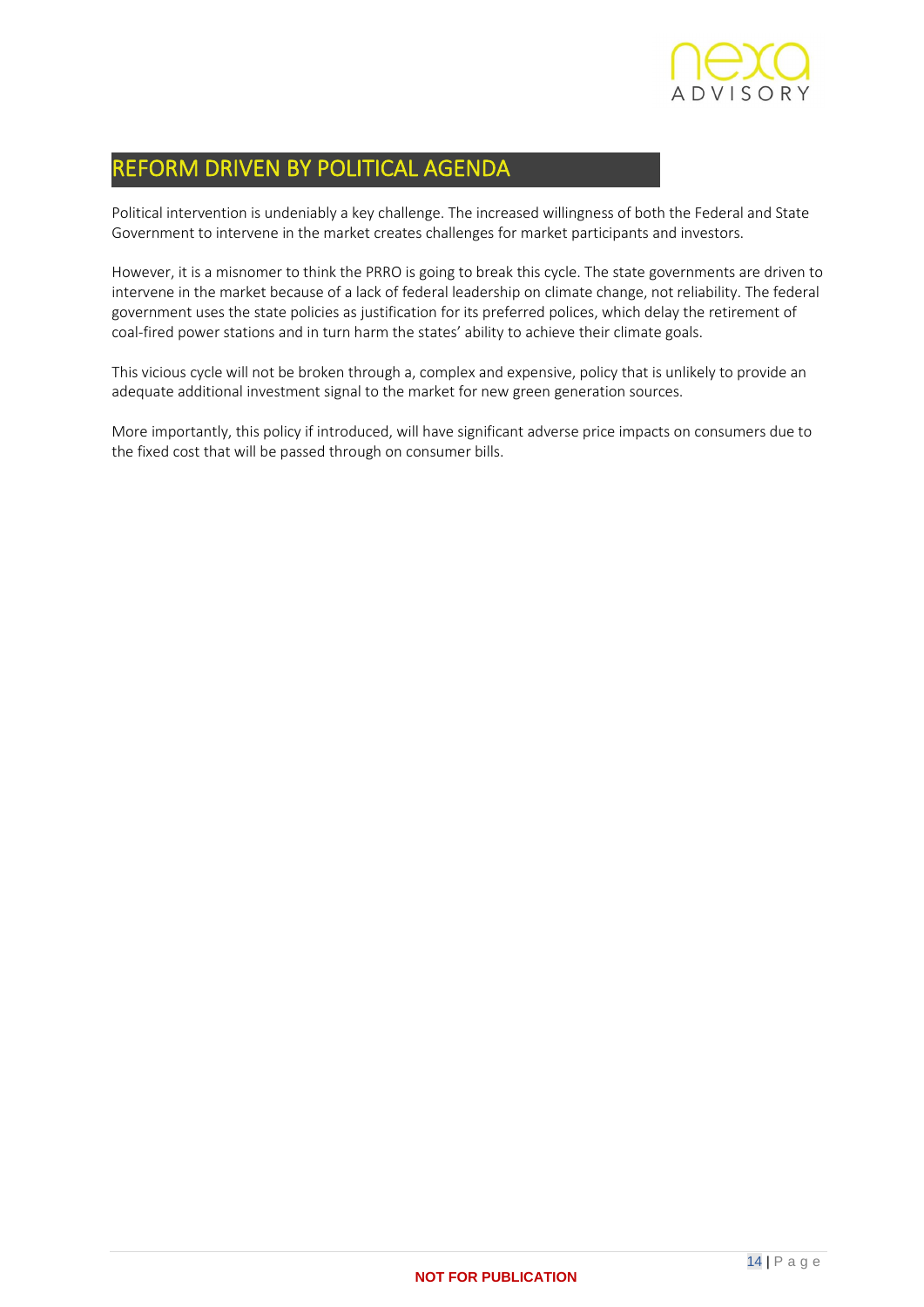

### <span id="page-14-0"></span>STAKEHOLDER FEEDBACK ON A DECENTRALISED CAPACITY MARKET

A program which seeks to redesign the energy market for beyond the next decade, which will have longterm impacts on the electricity sector and consumers, needs to allow for sufficient consultation into the program. Instead, the ESB's rushed process meant the recommended solution options, if implemented by the States, will have long-term ramifications on the industry and consumers. Of particular concern is that the ESB does not appear to have considered the overwhelming opposition to their recommendation as highlighted in the table below. This is a summary of the recent submissions by Industry to the ESB.

| <b>SEGMENT</b>                                         | DEGREES OF NOT IN FAVOUR                                                                                                                                                                                                                                                                                                                                                                                                                                                                                                                                                                                                                                                                                                                                                                                                                       |                                   |                                                                                                                                                                                                                                                                                                                                                                                                                                                                   | <b>DEGREES OF IN FAVOUR</b>                                                                                                                                                                                                                                                       |                  |                                                                                                                                                                                                                                                                                                                                                                                                                        |
|--------------------------------------------------------|------------------------------------------------------------------------------------------------------------------------------------------------------------------------------------------------------------------------------------------------------------------------------------------------------------------------------------------------------------------------------------------------------------------------------------------------------------------------------------------------------------------------------------------------------------------------------------------------------------------------------------------------------------------------------------------------------------------------------------------------------------------------------------------------------------------------------------------------|-----------------------------------|-------------------------------------------------------------------------------------------------------------------------------------------------------------------------------------------------------------------------------------------------------------------------------------------------------------------------------------------------------------------------------------------------------------------------------------------------------------------|-----------------------------------------------------------------------------------------------------------------------------------------------------------------------------------------------------------------------------------------------------------------------------------|------------------|------------------------------------------------------------------------------------------------------------------------------------------------------------------------------------------------------------------------------------------------------------------------------------------------------------------------------------------------------------------------------------------------------------------------|
|                                                        | <b>DEFINITE</b>                                                                                                                                                                                                                                                                                                                                                                                                                                                                                                                                                                                                                                                                                                                                                                                                                                | <b>QUALIFIED</b>                  | <b>LEANING</b>                                                                                                                                                                                                                                                                                                                                                                                                                                                    | <b>LEANING</b>                                                                                                                                                                                                                                                                    | <b>QUALIFIED</b> | <b>DEFINITE</b>                                                                                                                                                                                                                                                                                                                                                                                                        |
| Industry<br><b>Associations</b>                        | <b>Clean Energy Council</b><br>(Sub Link)<br>The proposed physical Retailer Reliability<br>Obligation (RRO), which we are concerned<br>could entrench revenue streams for<br>incumbent thermal generators potentially<br>beyond their operational or economic life,<br>while at the same time potentially deter<br>new investment in lower cost dispatchable<br>generation.<br><b>Clean Energy Investor Group</b><br><b>Darebin Climate Action</b><br>(Sub Link)<br>"Of particular concern to us is the ESB's<br>proposal of a 'Physical Retailer Reliability<br>Obligation' (PRRO). The existing RRO is<br>untested and complicated. A PRRO could<br>add significant costs to consumers whilst,<br>even more concerningly, extending the life<br>of coal power stations"<br><b>Environment Victoria</b><br><b>Nature Conservation Council</b> |                                   |                                                                                                                                                                                                                                                                                                                                                                                                                                                                   | Australian<br><b>Energy Council</b><br>"AEC sees this as<br>a fundamental<br>change to the<br>NEM, yet the<br><b>Options Paper</b><br>has presented it<br>as an<br>incremental<br>adjustment to<br>the FRRO. This is<br>an unreasonable<br>characterisation                       |                  |                                                                                                                                                                                                                                                                                                                                                                                                                        |
| <b>Traditional</b><br>Retailers /<br><b>Gentailers</b> | Snowy Hydro (Red, Lumo) (Sub Link)<br>"result in a less dynamic NEM and higher<br>costs for consumers, as the level of<br>capacity investment is increasingly<br>centrally-determined, rather than being<br>driven by market outcomes. "<br><b>Stanwell (Sub Link)</b><br>"potential to increase barriers to retail<br>competition and negative impacts on the<br>liquidity of financial markets  ultimately<br>increase the cost of electricity, borne by<br>customers"<br><b>CS Energy</b>                                                                                                                                                                                                                                                                                                                                                   | Aurora<br>Origin<br><b>Energy</b> | <b>AGL Energy</b><br>(Sub Link)<br>"we do not<br>consider that a<br>sufficiently strong<br>case has been<br>made to rapidly<br>progress either the<br>proposed changes<br>to the RRO or to<br>development a<br>market for<br>physical<br>generation<br>certificates (i.e.,<br>the Physical RRO)<br>at this time,<br>especially as both<br>of these<br>mechanisms are<br>based on reliability<br>forecasts, which<br>are relatively<br>positive at the<br>moment." | <b>Shell Energy</b><br>Alinta<br>(Sub Link)<br>"we do not<br>believe the<br>current PRRO<br>design is<br>workable when<br>measured<br>against the<br>above<br>objectives.<br>Nevertheless, it<br>has conceptual<br>merit, and could<br>be molded with<br>further<br>enhancements" |                  | EnergyAustralia<br>(Sub Link)<br>"A physical RRO<br>can supplement<br>the current<br>market by<br>placing<br>continuous<br>physical<br>obligations on<br>participants,<br>and be based on<br>actual<br>consumption<br>and generation.'<br>Delta (Sub link)<br>" A physical RRO<br>is an important<br>reform that will<br>provide a<br>necessary<br>stronger signal<br>for medium to<br>longer term<br>capacity needs." |
| <b>New Energy</b><br>Gentailers                        | Iberdrola (Sub Link)<br>The ESB has not articulated how this would<br>actually drive investment in the long-term.<br>For example, if developers are currently                                                                                                                                                                                                                                                                                                                                                                                                                                                                                                                                                                                                                                                                                  |                                   | Engie                                                                                                                                                                                                                                                                                                                                                                                                                                                             |                                                                                                                                                                                                                                                                                   |                  |                                                                                                                                                                                                                                                                                                                                                                                                                        |

#### **NOT FOR PUBLICATION**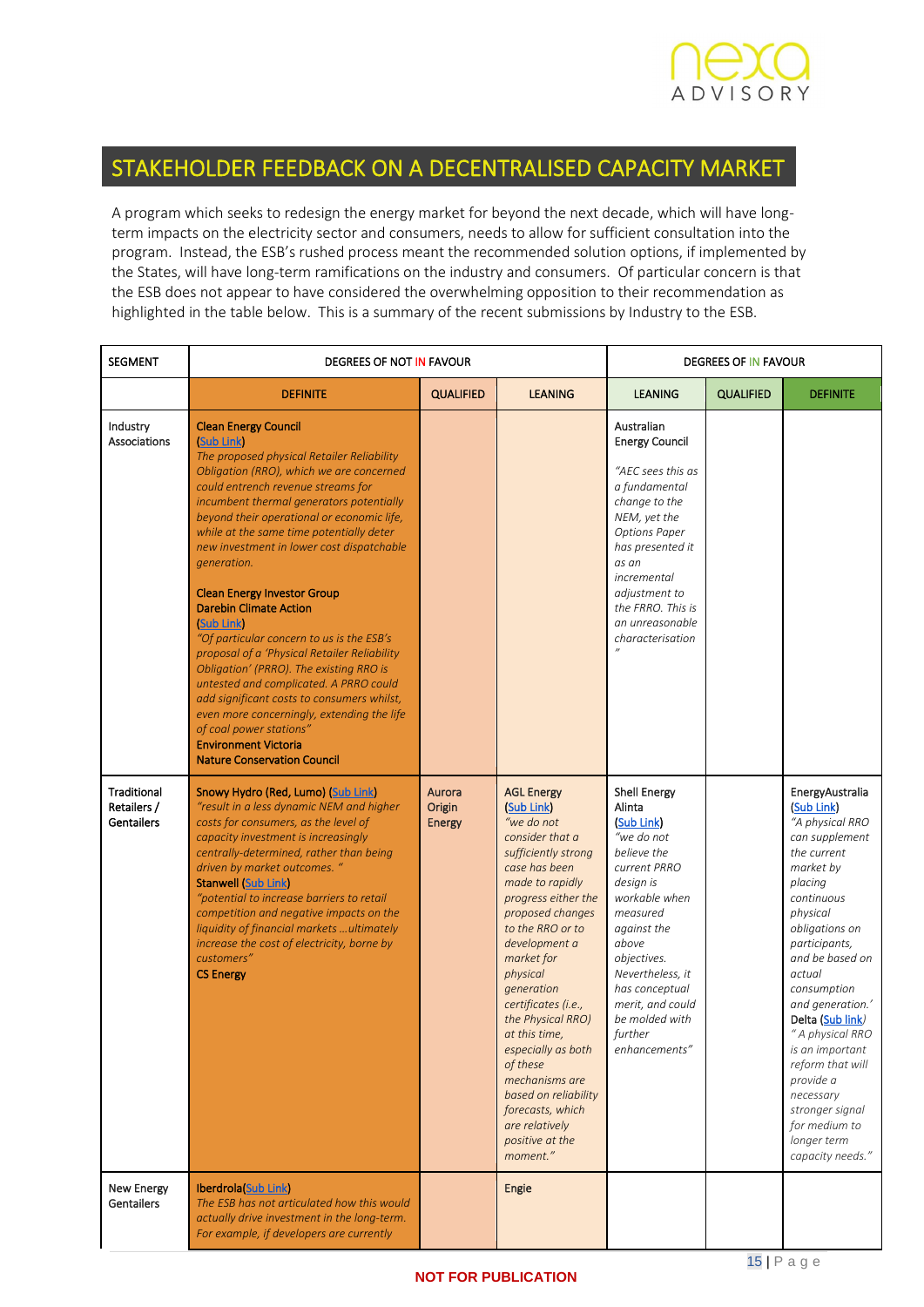

|                                                                | unable to secure long-term contracts for<br>energy, it is unlikely they will secure long-<br>term trades for new capacity products.<br>Conversely, unless the ESB considers that<br>consumers should pay higher costs for<br>energy, capacity credits should not be<br>designed to transfer additional profits to<br>otherwise cost-effective projects.<br><b>Tilt Renewables</b><br>(Sub Link)<br>"Concerned the proposed physical RRO,<br>which appears unnecessary and costly and<br>which may simply entrench revenue<br>streams for incumbent thermal generators<br>beyond their otherwise operational or<br>economic lives, while at the same time<br>deterring new investment in lower cost<br>dispatchable generation"<br><b>Neoen</b><br><b>Enel Green Power WindLab</b><br><b>ACCIONA</b>                                                                                                                                                                                                                                                                            |  |  |  |
|----------------------------------------------------------------|--------------------------------------------------------------------------------------------------------------------------------------------------------------------------------------------------------------------------------------------------------------------------------------------------------------------------------------------------------------------------------------------------------------------------------------------------------------------------------------------------------------------------------------------------------------------------------------------------------------------------------------------------------------------------------------------------------------------------------------------------------------------------------------------------------------------------------------------------------------------------------------------------------------------------------------------------------------------------------------------------------------------------------------------------------------------------------|--|--|--|
| <b>EMERGING &amp;</b><br><b>NEW ENERGY</b><br><b>RETAILERS</b> | <b>Flow Power (Sub Link)</b><br>We are strongly opposed to the ESB's<br>proposals to expand the RRO or to introduce<br>a decentralised capacity market (through<br>the physical RRO). These proposals risk<br>hard-fought gains in retail competition and<br>innovation and will significantly add to<br>consumer bills.<br>Enel X (Sub Link)<br>"The physical RRO appears to be a heavy<br>handed, costly and administratively<br>complex instrument to deal with a<br>transitional problem that may not even<br>arise. We do not believe that the ESB has<br>fully explored all other options"<br><b>Enova Energy</b><br><b>Energy Locals</b><br>Tango<br>ReAmped<br><b>GE Australia</b><br><b>SACOME</b><br><b>Tesla</b><br>(Sub Link)<br>Tesla does not support the introduction of<br>a PRRO or any other mechanism that<br>would artificially extend the life of the<br>existing thermal fleet of generation.<br>Powershop/Meridian<br>(Sub Link)<br>"unintended consequence of the proposed<br>Physical RRO option is to provide a<br>mechanism that could postpone the |  |  |  |
|                                                                | economic/technical closure of existing<br>thermal generation; and delay the<br>introduction of new generation capacity<br>which would serve to increase reliability<br>within the NEM's generation fleet."                                                                                                                                                                                                                                                                                                                                                                                                                                                                                                                                                                                                                                                                                                                                                                                                                                                                     |  |  |  |
| <b>NETWORK</b><br><b>SERVICE</b><br><b>PROVIDERS</b>           | <b>Energy Queensland</b><br>(Sub Link)<br>"Energy Queensland remains of the view<br>that a compelling case has not been made<br>for a requirement to enhance the current<br>Retailer Reliability Obligation (RRO),<br>particularly if the proposed modifications<br>will impose uncommercial obligations, risks<br>and penalties on retailers that are likely to<br>reduce retail competition and drive                                                                                                                                                                                                                                                                                                                                                                                                                                                                                                                                                                                                                                                                        |  |  |  |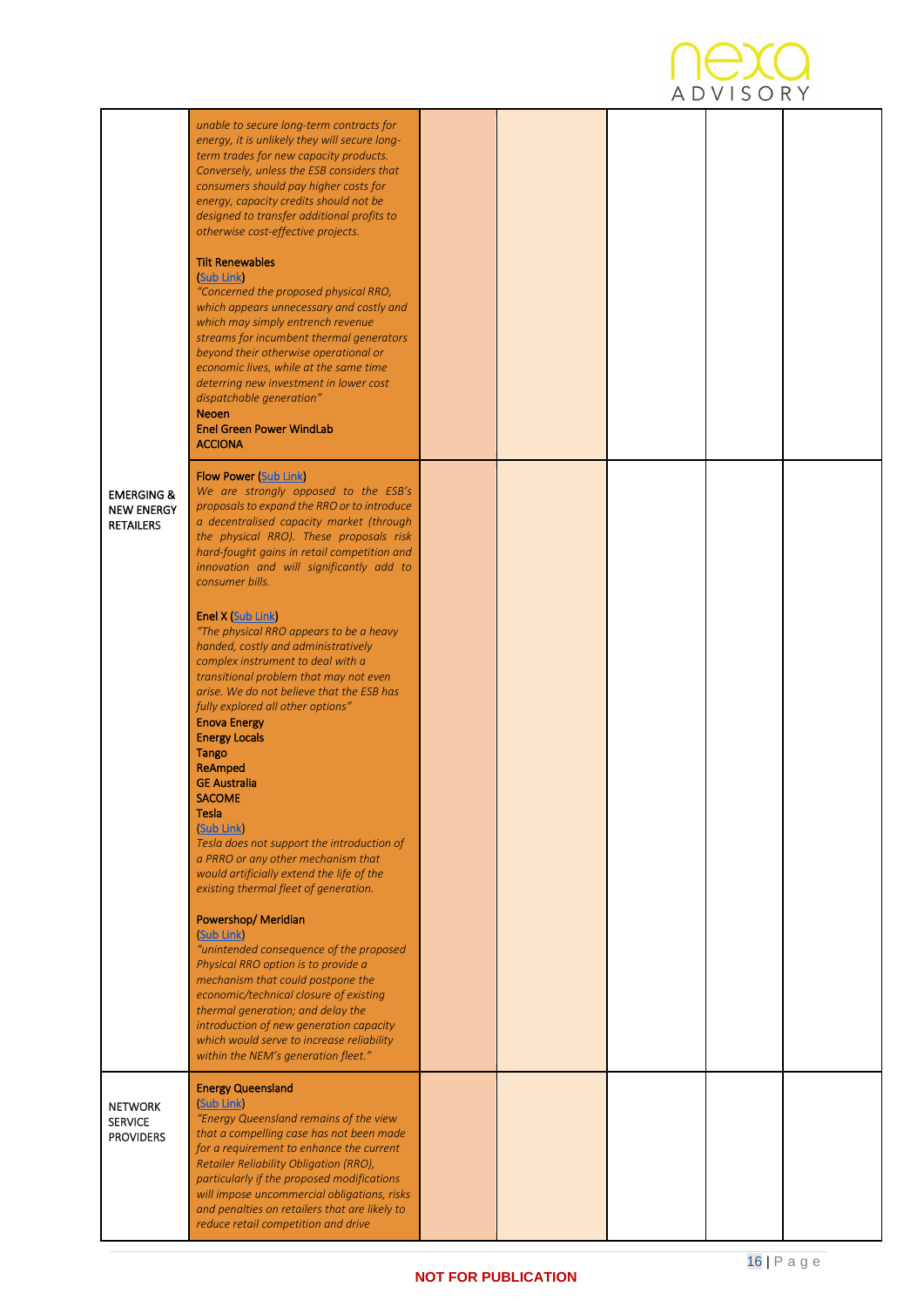

|                                  | unfavourable outcomes for customers in<br>the form of price increases."<br><b>Transgrid</b>                                                                                                                                                                                                                                                                                                                                                                                                                                                                                                                                                                                                                                                                                                               |                                                                                                                                                                                                                                                                                    |  |  |
|----------------------------------|-----------------------------------------------------------------------------------------------------------------------------------------------------------------------------------------------------------------------------------------------------------------------------------------------------------------------------------------------------------------------------------------------------------------------------------------------------------------------------------------------------------------------------------------------------------------------------------------------------------------------------------------------------------------------------------------------------------------------------------------------------------------------------------------------------------|------------------------------------------------------------------------------------------------------------------------------------------------------------------------------------------------------------------------------------------------------------------------------------|--|--|
| <b>CONSUMER</b><br><b>GROUPS</b> | <b>Major Energy Users</b><br>(Sub Link)<br>MEU considers the ESB has failed to reflect<br>that the current RRO is an option and that<br>the two options provided have serious<br>flaws.<br><b>EUAA</b><br>(Sub Link)<br>"We do not consider the additional costs of<br>either Option are in the long term interests<br>of consumers. We do not support any<br>change to the existing RRO. "<br><b>ACOSS</b><br><b>PIAC</b><br>(Sub Link)<br>"A P-RRO cannot reduce the risks of ageing<br>thermal generators breaking down<br>suddenly: it does nothing to improve the<br>capacity factor or engineering integrity of<br>ageing generators. Rather, by leaning on<br>these increasingly unreliable resources as a<br>long-term fix it increases risks to<br>consumers. "<br><b>Community Power Agency</b> |                                                                                                                                                                                                                                                                                    |  |  |
| Other                            | <b>ACCC</b><br>(Link)<br>"an enhanced RRO could negatively impact<br>retailers and retail competition."<br>the design of the physical RRO should<br>ensure that the market for certificates is<br>competitive and does not raise barriers to<br>small retailers and new market entrants"<br><b>Monash University</b><br>(Sub Link)<br>We do not agree that there is an economic<br>rationale for the RRO, or that it is the best<br>solution to any market failure it is intended<br>to correct. o There is a distinct risk that the<br>RRO will undermine the development of an<br>active demand side of the market.<br><b>Solar Citizens</b>                                                                                                                                                            | <b>ASX</b><br>(Sub Link)<br>" concerned that<br>replacing the<br>existing financial<br>RRO with a<br>physical RRO<br>certificate may<br>well impact the<br>transparency and<br>liquidity that has<br>built up in the<br>financial contract<br>market under the<br>current scheme." |  |  |

<span id="page-16-0"></span>ı